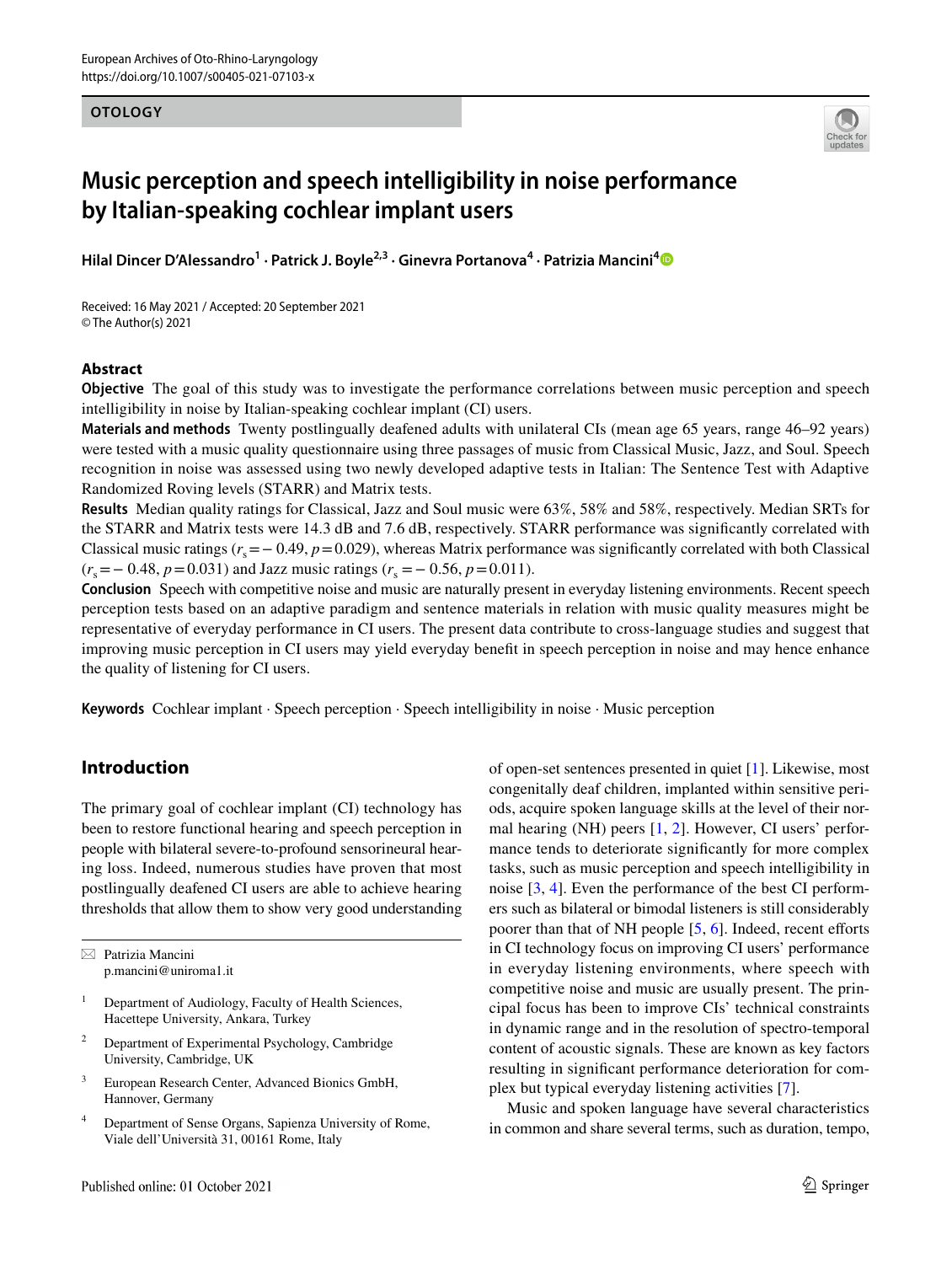rhythm, and pitch [\[3](#page-7-2)]. In fact, music, like spoken language, appears to be an innate skill and to appear almost in all cultures throughout history [\[8](#page-8-0)]. Both are characterized by varying intensity and frequency over time; however, music typically spans a wider spectrum, dynamic range and spectro-temporal content. Musical information is often presented to the listener simultaneously; hence, perception of music often requires simultaneous processing of rhythm, pitch, timbre, and melodies produced by various instruments. Pitch cues in particular, linked to fundamental frequency (F0) perception and fne structure processing of acoustic signals, are of utmost importance for music perception and speech intelligibility in the presence of noise [\[9](#page-8-1)]. Despite individual diferences, most CI users are able to discriminate rhythmic patterns as well as NH people [\[3](#page-7-2), [10,](#page-8-2) [11](#page-8-3)]. However, the pitch and timbre perception skills of CI users are signifcantly poorer than those of NH listeners, or hearing aid users with a similar degree of hearing loss [\[3](#page-7-2), [12](#page-8-4)]. As a result, outcomes of melody perception without rhythmic cues deteriorate dramatically in CI users as does speech perception in noise [\[3](#page-7-2)].

Music contributes significantly to auditory learning because of the overlap in auditory pathways and brain networks that process linguistic and musical cues. Acoustically rich musical stimuli activate the bilateral network in the brain related to auditory stream analysis, semantic and emotional processing, motor functions, attention and working memory [[3,](#page-7-2) [13](#page-8-5), [14](#page-8-6)]. Playing or practicing a music instrument is thought to tune the auditory system by enhancing auditory sensory encoding, top-down processing, and the cross-modal integration that contributes signifcantly to signal-in-noise perception [[11,](#page-8-3) [15\]](#page-8-7). Music training encourages more concentrated listening, because the sensitivity required for music processing is higher than that of speech without competition, and greater attention is required to focus on the details in musical sounds and to integrate different concurrently occurring instruments or melodies [\[14](#page-8-6)]. Indeed, some evidence comes from studies that compare NH musicians and non-musicians' performance. These studies reveal signifcant musician advantages for higher level auditory functions, such as perception of signal-in-noise and spectrally degraded stimuli simulating CI signal processing [\[14](#page-8-6)[–17](#page-8-8)]. Such fndings are thought to be promising for studies in CI users, in terms of similarities in performance for music perception and speech understanding in noise. Indeed, some CI studies observe positive efects for music training especially for speech perception in noise [[3,](#page-7-2) [7\]](#page-7-6). Such efects might be partially explained by the improvements in some aspects of cognitive–linguistic functioning, for example auditory attention and phonological processing [\[13,](#page-8-5) [18](#page-8-9)]. On the other hand, fne structure and pitch perception skills improved through music training might be transferred to speech perception, considering their importance especially for speech intelligibility in noise [[7,](#page-7-6) [10\]](#page-8-2).

Research relating speech intelligibility in the presence of noise to music perception for CI users is still very limited. Rather, the majority of the existing studies focus on speech understanding in quiet [\[20](#page-8-10)]. To our knowledge, in the literature, there are only two studies specifcally investigating music perception in relation to speech intelligibility in noise, and their findings are not concordant  $[19, 20]$  $[19, 20]$  $[19, 20]$ . The first study conducted by Won et al. [\[19](#page-8-11)] reports that the pitch direction discrimination skills as well as melody and timbre recognition scores in Cl users are signifcantly correlated with Speech Reception Thresholds (SRTs) in noise for a closed-set spondee identifcation task. The second one, a very recent study by Fowler et al. [\[20](#page-8-10)] conducted in 10 NH adults and a group of 10 mostly prelingually deafened adult CI users shows that better music perception skills are related to better speech intelligibility in noise scores only for combined data of NH and CI participants, whereas the statistical analysis in CI group alone does not reveal any signifcant correlations between the two performances. On the other hand, the common characteristics of these studies are the use of perceptual accuracy measures for music perception and the use of English language speech material. However, CI users' real-world musical experience, or personal opinions and appraisals of music quality may not represent only their abilities in perceptual accuracy [\[11](#page-8-3)]. In addition, studies based on languages other than English may enlighten language-specifc fndings and allow cross-language comparisons of music and speech perception skills for CI users. Moreover, some recent speech perception tests based on an adaptive paradigm, or the use of sentence materials as opposed to single isolated words of a closed-set task, might be more representative of everyday performance in CI users. Thus, the current study aims to investigate the performance correlations between music perception and speech intelligibility in noise by Italian-speaking CI users. Music perception was assessed through a music quality questionnaire, using three passages of music from Classical Music, Jazz, and Soul [\[21](#page-8-12), [22\]](#page-8-13). Speech recognition in noise was assessed using two recently developed adaptive tests in Italian: the STARR [\[23\]](#page-8-14) and Matrix tests [[24\]](#page-8-15). The STARR test was developed to mimic real life listening conditions, where speech and noise levels vary together [[23,](#page-8-14) [25\]](#page-8-16). On the other hand, the Matrix test aims to yield a high reliability across several languages, including Italian, for speech perception assessment, where the use of adaptive noise is also available [\[24,](#page-8-15) [26\]](#page-8-17).

# **Materials and methods**

## **Participants**

The study participants were 20 postlingually deafened adult CI users who were consistent unilateral CI wearers (7 female and 13 male). Demographic information and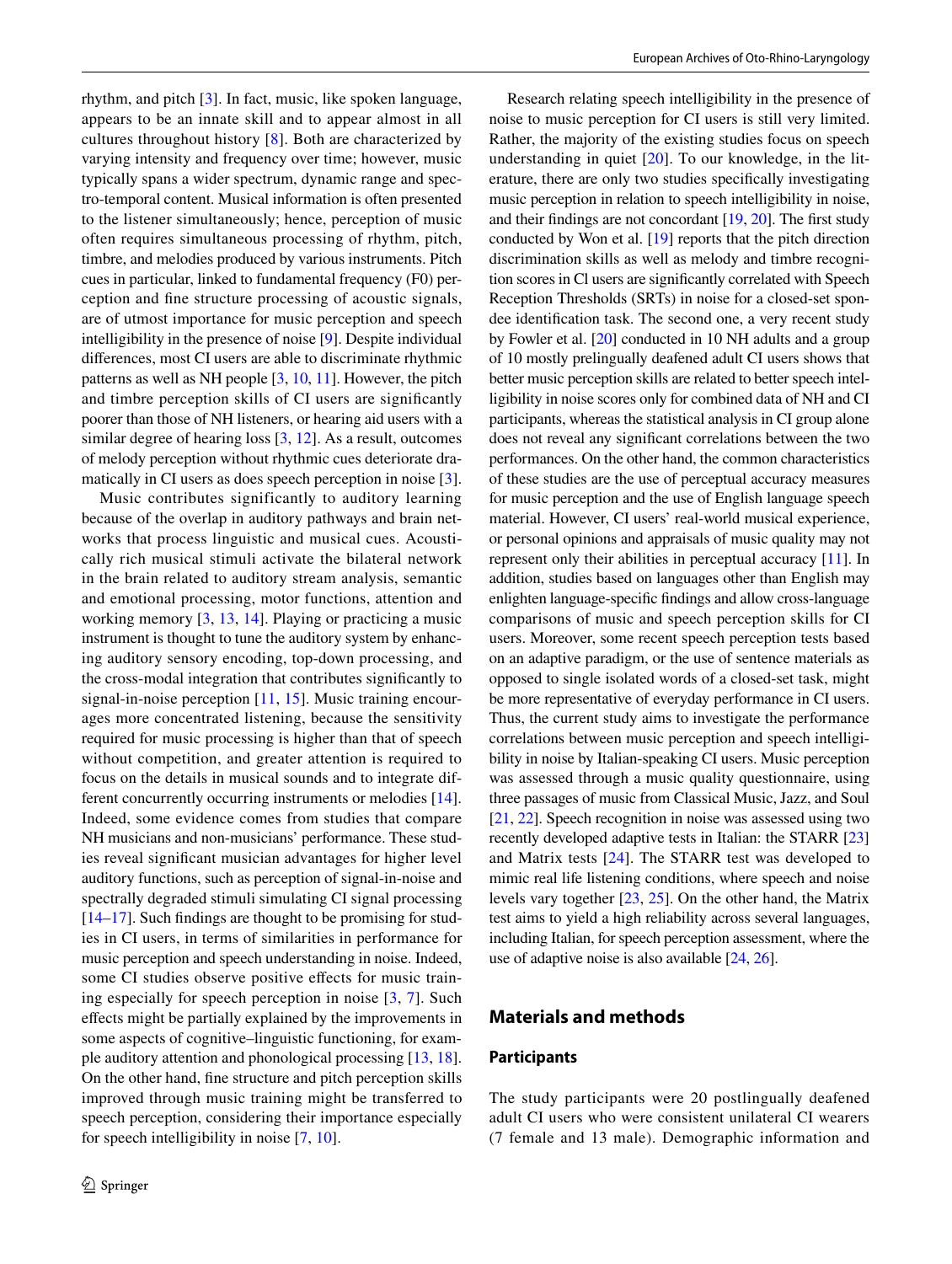audiological data for individual participants are given in Table [1](#page-3-0). The mean age was 65 years (range 46–92 years,  $SD = 12.7$ ). The mean duration of deafness was 58 months (range  $3-420$  months,  $SD = 117.2$ ). All participants had a minimum CI experience of 6 months (mean=61 months, range 6–177 months,  $SD = 59.7$ ). Eight participants were implanted with Advanced Bionics (Valencia, USA) devices whilst twelve participants were implanted with Med-El (Innsbruck, Austria) devices. Advanced Bionics devices were 90 K implants fitted with HiRes-S  $(n=3)$  or HiRes Optima-S  $(n=5)$ . Med-El devices were Concerto implants fitted with FS4  $(n=6)$  or FS4-p  $(n=6)$ ]. The participants showed no degree of low frequency residual hearing in the implanted/contralateral ear. The mean CI pure tone threshold in the sound feld was 32.2 dB HL (range 20.0 to 40 dB HL,  $SD = 6.4$ ) for octave frequencies between 125 and 8000 Hz. The mean word recognition score for listening in quiet was  $68.5\%$  (range  $20-100\%$ , SD = 30.5). The present study was approved by the Local Ethical Committee (code: n. 259/2020) and written consent was obtained from all participants. This study was carried out in accordance with the ethical requirements of the Helsinki Declarations, the Epidemiological Good Practice Guidelines of the International Conference of Harmonization, and the existing legislation in Italy.

## **Procedure**

All testing was carried out in a sound-proofed room. The speech and music stimuli were presented through an Acer P253-MG computer (Hscinchu City, Taiwan) and a Sony TA-FE 320R preamplifer (Tokyo, Japan) connected directly to a single Tangent EVO E5 loudspeaker (Herning, Denmark) at 0° azimuth and at 1 m distance from the listener's head. For testing, the participants were asked to set their sound processors to a comfortable listening level. Speech recognition in quiet was performed using the disyllabic phonemically balanced word lists [\[27](#page-8-18)] presented at 65 dB SPL. Test orders for speech and music perception assessments were counterbalanced across participants to minimize any learning effects. Any test session, including both tonal and speech audiometry, as well as music perception assessment did not exceed 1 h.

## **Assessment of speech perception in noise**

#### **The STARR test**

The STARR test was originally developed in British English, with the aim to represent everyday listening conditions, where speech often needs to be understood in the presence of noise and can vary considerably from the levels commonly used in speech testing [[25](#page-8-16)]. The Italian adaptation made use of everyday sentences, all recorded with a male voice [[23\]](#page-8-14). The Italian STARR consisted of 10 test lists, each containing 15 sentences. Speech-shaped noise was used for competition. Sentences were presented in randomized order at three presentation levels (50, 65 and 80 dB SPL). There were five presentations at each level within a single test list. The number of words in each sentence ranged from 3 to 7. Each sentence consisted of three key words that were used for scoring. After presentation of a sentence, listeners were asked to repeat it as accurately as possible but were told that not every word had to be correct. For the response to a sentence to be scored as correct, at least two out of the three key words must have been repeated back correctly. The initial SNR was $+20$  dB and varied adaptively following the listener's response. Following a correct response, a more adverse SNR was used for the next sentence. Conversely, after an incorrect response, a more favorable SNR was used for the next sentence. The SNR step size started at 10 dB; dropped to 5 dB after the frst reversal of the adaptive track and dropped again to 2.5 dB after a further reversal. The SNR was varied by adjusting the noise level to suit the speech level of 50, 65 or 80 dB SPL, allowing the adaption of SNR across all three speech levels. The SRT was calculated automatically by averaging the SNRs for the last nine sentences together with the SNR at which a next sentence would have been presented. The test–retest reliability was 0.7 dB for the Italian STARR test [\[23](#page-8-14)]. Before testing, a training list was administered to minimize any learning efects and SRTs from two test lists were averaged to provide the STARR score for each listener. While the STARR SRTs could theoretically range very widely, based on physical limitations, such as the test booth's noise foor and the dynamic range of the amplifcation system, an SNR range of  $-10$  dB to  $+30$  dB was set for SRTs.

## **The matrix sentence test**

The Matrix test consisted of semantically unpredictable but syntactically fixed sentences (name–verb–numeral–noun–adjective, e.g., '*Anna prende quattro tazze normali*', which is Italian for 'Anna takes four normal cups'). The Matrix test consisted of a vocabulary of 50 commonly used words of 2 to 3 syllables, from which test sentences were randomly generated (10 alternatives for each position in the sentence). The masking noise with the same long-term spectrum of the speech material was generated through 30-fold overlapping of all the sentences. The test–retest reliability was found to be 0.5 dB for the Italian Matrix test [[24\]](#page-8-15). The present Matrix testing was carried out using an open-set response format. The noise level was fxed at 65 dB SPL and an SNR of 0 dB was presented initially. Each test list was composed of 30 sentences and testing was preceded by two training lists to minimize learning efects.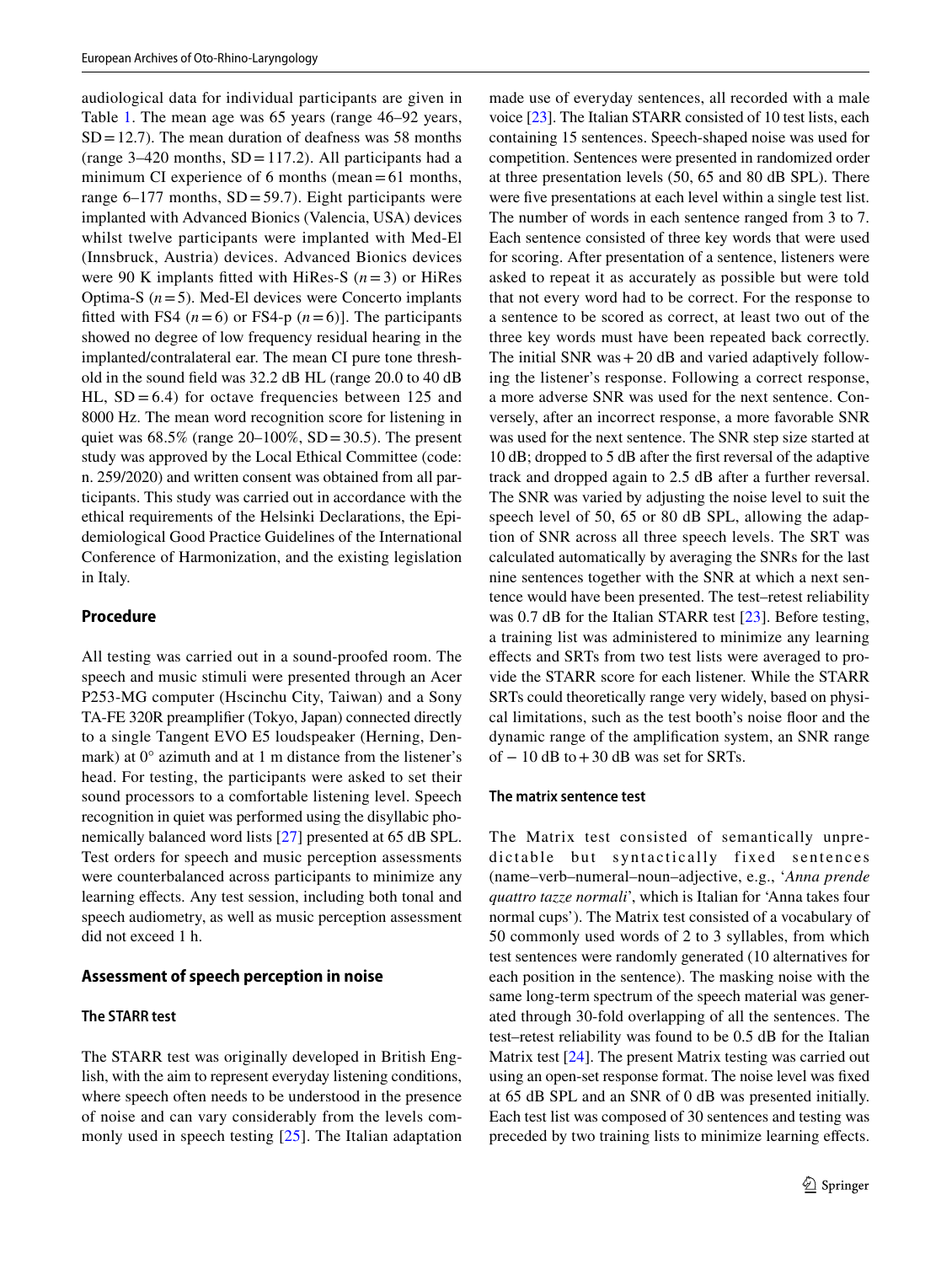<span id="page-3-0"></span>

|                 |        |                |                          | Table 1 Demographic information and audiological data for individual participants |                    |                       |                          |                  |                          |                                     |
|-----------------|--------|----------------|--------------------------|-----------------------------------------------------------------------------------|--------------------|-----------------------|--------------------------|------------------|--------------------------|-------------------------------------|
| ⊟               | CI ear | Age (years)    | (months)<br>CI use       | of deaf-<br>ness (months)<br>Duration                                             | CI model/processor | Sound coding strategy | PTA (dB HL)              | WRS $(\%)$       | STARR (dB)               | Matrix (dB)                         |
| Σ               | ≃      | 63             |                          | $\Xi$                                                                             | Med-El, Sonnet     | FS4                   |                          | 8                | $\overline{\omega}$      | 12.2                                |
| 2               |        |                | 5                        |                                                                                   | Med-El, Sonnet     | FS <sub>4</sub>       | 31.3                     | $\Omega$         | $30\,$                   | $\circ$                             |
| ፎ               |        | 76             | 174                      | 360                                                                               | AB, Naida          | HiRes Optima-S        | 37.5                     | $80\,$           | $\overline{12.1}$        | $\circ$                             |
| 24              |        | 83             | $\overline{\mathcal{C}}$ |                                                                                   | Med-El, Opus 2     | $FS4-p$               | $\Theta$                 | $\sqrt{2}$       | $30\,$                   | $30\,$                              |
| Ρ5              |        |                | c                        |                                                                                   | Med-El, Sonnet     | FS4                   | 39.4                     | $\overline{c}$   | $30\,$                   | $30\,$                              |
| Æ               |        | $\frac{4}{6}$  | σ                        |                                                                                   | Med-El, Sonnet     | FS4                   |                          | $\Omega$         | $\overline{30}$          | $\infty$                            |
| E               |        | 55             |                          |                                                                                   | AB, Naida CI Q70   | HiRes Optima-S        | 23.1<br>27.5             | $\mathcal{L}$    | 1.6                      |                                     |
| $_{\rm R}$      | ≃      | 5              |                          |                                                                                   | Med-El, Rondo      | FS4                   | $\overline{\mathrm{30}}$ | $\overline{0}$   | 1.6                      | $2.7$<br>$1.9$<br>$3.5$             |
| <b>P</b> Q      |        | $50\,$         | 25                       |                                                                                   | Med-El, Rondo      | $FS4-p$               | $\overline{a}$           | $\mathfrak{S}$   | $\overline{\mathcal{E}}$ |                                     |
| $_{\rm Pl}$     |        | $\overline{7}$ | $\frac{8}{2}$            |                                                                                   | Med-El,Sonnet      | $FS4-p$               | 31.9                     | $\infty$         | 4.8                      | 21.4                                |
| 드               |        | 54             | $\delta$                 |                                                                                   | AB, Naida CI Q70   | HiRes Optima-S        | 32.5                     | 100              | 10.8                     | 12.2                                |
| P <sub>12</sub> | ≃      | 59             | 33                       | 25                                                                                | Med-El, Sonnet     | FS4-p                 | $\overline{c}$           | 80               | $\overline{30}$          | $30\,$                              |
| P <sub>13</sub> |        | 59             | 65                       |                                                                                   | AB, Naida CI Q90   | HiRes-S               | 33.8                     | 100              | 7.6                      |                                     |
| $\frac{4}{1}$   |        | $\frac{8}{3}$  | 177                      |                                                                                   | AB, Harmony        | HiRes-S               | 35.6                     | $\overline{100}$ | 13.1                     |                                     |
| P <sub>15</sub> | ≃      | 54             | 107                      |                                                                                   | AB, Naida CIQ70    | HiRes Optima-S        | 26.9                     | 100              | $2.8$                    | 1 1 1 1 1<br>1 1 1 1 1<br>1 1 1 1 1 |
| P <sub>16</sub> | ≃      | $\mathcal{S}$  | 152                      |                                                                                   | AB, Harmony        | HiRes Optima-S        | 28.1                     | 90               | 10.6                     |                                     |
| P <sub>17</sub> |        | $\mathcal{S}$  | 158                      | 36                                                                                | Med-El, Sonnet     | FS4                   | $\infty$                 | $\mathcal{S}$    | 0.8                      |                                     |
| P18             | ≃      | 56             | 39                       | $\Im$                                                                             | AB, Naida CI Q70   | HiRes-S               | 37.5                     | $\mathcal{S}$    | 15.6                     | $\mathbf{v}$                        |
| P <sub>19</sub> | ≃      | 51             | $\overline{6}$           | 36                                                                                | Med-El, Opus 2     | FS4-p                 | 31.3                     | $\overline{c}$   | $30\,$                   | 30                                  |
| P <sub>20</sub> | ≃      | 67             | $\mathcal{S}$            | 420                                                                               | Med-El, Sonnet     | $FS4-p$               | 36.9                     | $\approx$        | $\mathcal{S}$            | $30\,$                              |
|                 |        |                |                          | CI cochlear implant, PTA pure tone average, WRS Word Recognition Score in Quiet   |                    |                       |                          |                  |                          |                                     |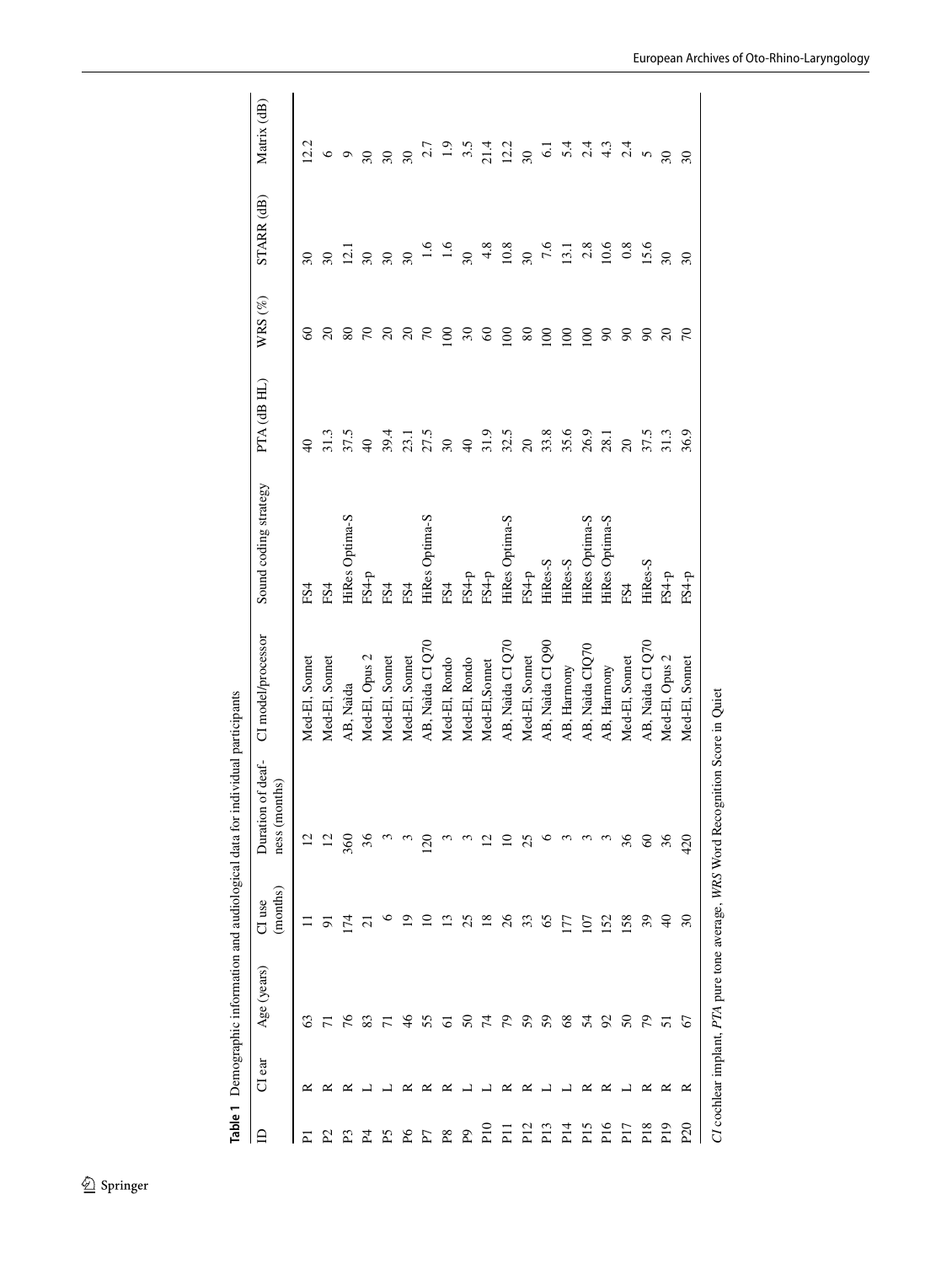Based on the number of correctly repeated words in the preceding sentence, the software decided the speech level for the next sentence ultimately estimating the SNR, where 50% of words were repeated correctly. Similarly to the STARR test, an SNR ceiling value of 30 dB was set for participants' performance showing no response on the Matrix test.

# **Assessment of music perception**

Music perception assessment consisted of three passages of three diferent types of music (Classical Music, Jazz, and Soul) and of a music quality questionnaire [\[21,](#page-8-12) [22](#page-8-13)], introduced by Advanced Bionics in several languages, including English and Italian. Passages for Classical and Jazz music were instrumental whilst Soul music was a passage featuring a single female voice. Each passage lasted 1 min. The order of presentation was randomized between the participants who were asked to express their appreciation of various aspects of the specifc passage to which they had just listened. The questionnaire consisted of 12 questions relative to the appreciation of music. The first six questions were based on evaluating clarity, pleasantness, naturalness, overall quality, boominess and tinniness of passages. This was scored on a Likert scale from 0 to 10, where higher scores revealed better perception, e.g.,  $0 =$  Extremely unclear or extremely unpleasant;  $3 =$ Unclear or unpleasant;  $7 =$ Clear or pleasant; 10=extremely clear or extremely pleasant. The following three questions (7 to 9) were yes (scored as 1) or no (scored as 0) questions regarding the loudness and the rhythm of the passages. Finally, there were three more questions relative to the identifcation of the passages, such as the identifcation of music style (please see Table [2](#page-4-0) for details of questions). Here, only the correct choices were scored as 1 and all the wrong ones as 0. For statistical analysis, the responses were converted to percentage scores with the following formula (score/total score  $\times$  100).

# **Statistical analysis**

Data analysis was carried out with the Statistical Package for Social Sciences (SPSS version 25.0, IBM Corporations, Chicago, IL, USA). Analysis showed that the data from STARR and Matrix tests were not normally distributed ( $p \le 0.001$ ); hence, non-parametric statistical tests were performed. A Friedman test was carried out to compare Classical, Jazz and Soul music performance diferences. Percentages of good performers were calculated based on scores  $\geq$  7 for Likert scale questions (1 to 6), whilst positive responses (7 to 9) or correct responses (10 to 12) were considered for the following questions. Within-subjects diferences between STARR and Matrix performances were investigated using Wilcoxon Signed Ranks test. Bivariate correlations between speech and music perception performances as well as between STARR and Matrix performances were examined using the Spearman rank-order correlations. The effects of demographics such as age, duration of deafness and duration of CI experience, as well as the efects of CI pure tone thresholds on speech and music perception, were tested with the Spearman rank-order correlations. The cutoff level for statistical signifcance was set to 0.05 and only statistically signifcant correlations were reported for demographics.

<span id="page-4-0"></span>**Table 2** Percentages of CI listeners with good perception for Classical music, Jazz and Soul

| <b>Ouestions</b>                                                                                   | Classical $(\%)$ | Jazz $(\%)$ | Soul $(\%)$ |
|----------------------------------------------------------------------------------------------------|------------------|-------------|-------------|
| 1. Clarity of passage                                                                              | 30               | 60          | 55          |
| 2. Pleasantness of passage                                                                         | 45               | 55          | 60          |
| 3. Overall quality of passage                                                                      | 35               | 45          | 50          |
| 4. How boomy does the passage sound?                                                               | 55               | 70          | 75          |
| 5. How tinny does the passage sound?                                                               | 70               | 70          | 70          |
| 6. How natural is the passage?                                                                     | 40               | 60          | 55          |
| 7. Were any sections of the passage uncomfortably loud?                                            | 60               | 20          | 20          |
| 8. Were any sections of the passage inaudible?                                                     | 60               | 25          | 25          |
| 9. Do you think the passage had a well-defined rhtym?                                              | 30               | 20          | 35          |
| 10. Was the passage mainly: vocals/instrumental                                                    | 90               | 95          | 95          |
| 11. Could you detect: a male voice/a female voice/multiple voices/no voices                        | 70               | 85          | 90          |
| 12. What category of music would best describe the passage: Classical/Jazz/Pop/Soul/<br>folk/other | 80               | 45          | 25          |

For the frst six questions scores equal to or greater than 7 are considered as good. For yes/no questions the positive evaluation was considered. For the last three questions the correct responses were considered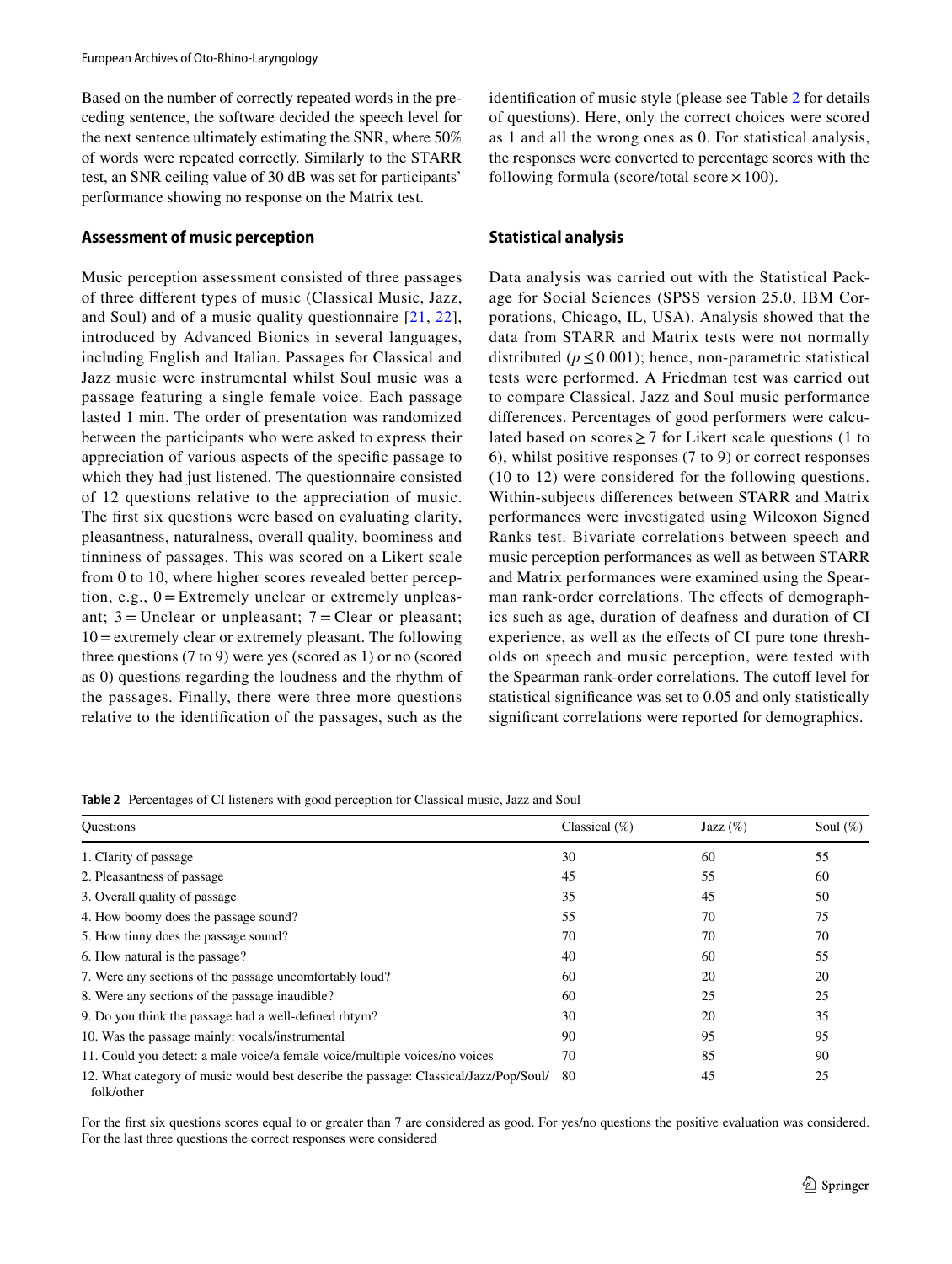## **Results**

Table [2](#page-4-0) gives percentages of CI users with good perception for single questions from Classical music, Jazz and Soul. Table [3](#page-5-0) lists percentiles for speech and music perception performance.

Median quality ratings for Classical, Jazz and Soul music were 63% (range 27–92%), 58% (range 30–75%) and 58% (range 26–83%), respectively. Diferences between Classical, Jazz and Soul music ratings were not statistically significant  $[X^2 (2, N = 20) = 2.8, p = 0.247]$ . The correlations between music genres were statistically significant  $[(r_s = 0.76, p < 0.001)$  for Classical versus Jazz,  $(r_s = 0.68, p = 0.001)$  for Jazz versus Soul and  $(r_s = 0.60, p = 0.60)$ *p*=0.005) for Classical versus Soul music].

The median STARR test SRT was 14.3 dB SNR (range 0.8 to 30 dB). The percentage of participants with a score better than the SNR ceiling value of 30 dB was 55%. STARR performance was signifcantly correlated with Classical music ratings  $(r<sub>s</sub> = -0.49, p = 0.029)$ . There was a tendency towards signifcant correlations with Jazz music ratings  $(r<sub>s</sub> = -0.44, p = 0.054)$  whilst correlations with Soul music ratings were not statistically signifcant  $(r<sub>s</sub> = -0.18, p = 0.448).$ 

The median Matrix test SRT was 7.6 dB SNR (range 1.9 to 30 dB). The percentage of participants with a score better than the SNR ceiling value of 30 dB was 70%. Matrix performance was signifcantly correlated with both Classical ( $r<sub>s</sub> = -0.48$ ,  $p = 0.031$ ) and Jazz music ratings ( $r<sub>s</sub>$ =− 0.56, *p*=0.011) whilst correlations with Soul music ratings were not statistically significant  $(r<sub>s</sub> = -0.18,$  $p = 0.442$ .

Matrix performance was signifcantly correlated with STARR outcomes  $(r_s = 0.72, p < 0.001)$  and performance diferences between the tests were not statistically signifcant  $(Z=-1.7, p=0.084)$ .

CI pure tone averages were signifcantly correlated with STARR performance  $(r_s = 0.45, p = 0.044)$ . CI experience was signifcantly correlated with music perception  $(r_s = 0.54, p = 0.015$  for Classical,  $r_s = 0.62, p = 0.004$  for Jazz and  $r_s = 0.58$ ,  $p = 0.008$  for Soul music ratings).

<span id="page-5-0"></span>**Table 3** Percentiles for speech and music perception performance

| Percentiles STARR | (dB) | Matrix<br>(dB) | Classical<br>$(\%)$ |    | Jazz $(\%)$ Soul $(\%)$ |
|-------------------|------|----------------|---------------------|----|-------------------------|
| 25                | 5.5  | 3.7            | 52                  | 48 | 45                      |
| 50                | 14.3 | 7.6            | 63                  | 58 | 58                      |
| 75                | 30   | 30             | 71                  | 65 | 64                      |

#### **Discussion**

Music is a natural part of everyday life, and is encountered almost everywhere, including home, kindergarten, school, office, social events such as concerts or sports competitions, or on radio or TV. Not surprisingly, music seems to exist as a culturally important acoustic phenomenon and as a common mode of communication in almost all known cultures. It supports mental wellbeing, brings people together via collective memories, promotes lifelong social harmony, and elicits emotional meaning. Indeed, as we all have had to experience over the past year due to the COVID-19 pandemic, the inability to participate in social–musical activities such as going to concerts or singing with friends may negatively afect quality of life and lead to feelings of loneliness or isolation, about which people with hearing impairment very often complain [[28](#page-8-19)–[30](#page-8-20)]. Similarly, background noise is usually inevitable for everyday listening environments, such as parks, restaurants, schools and offices. This fact leads to communication difficulties for CI users in daily life and negatively afects their quality of life [[30](#page-8-20)]. Indeed, both music and speech perception in noise share the same limitations of today's CI technology, in particular for the transmission of spectro-temporal cues of acoustic signals.

In recent years, there has been a growing interest in the perception of music and speech in noise by CI users. An overview of studies on music perception in CI users shows that most of them focus on evaluating perceptual accuracy for rhythm, pitch, timbre, and melody perception. Despite individual diferences in performance, most CI users can distinguish rhythmic patterns and may even show rhythm perception skills similar to people with normal hearing [[3,](#page-7-2) [10,](#page-8-2) [11](#page-8-3)]. However, pitch and timbre perception performance of CI users are signifcantly poorer than both NH individuals and hearing aid users with similar degrees of hearing loss [[3,](#page-7-2) [12,](#page-8-4) [31](#page-8-21)]. Therefore, in CI users, outcomes for melody perception without rhythmic and verbal cues deteriorate significantly due to insufficient transmission of pitch and timbre information  $[3, 10]$  $[3, 10]$  $[3, 10]$  $[3, 10]$  $[3, 10]$ . Pitch and timbre are known as the basic elements of spoken language and music. On the other hand, these elements are thought to be the source of pleasure and other emotions when listening to music. Indeed, another point of interest in the feld is how much CI users enjoy listening to music [\[3,](#page-7-2) [10](#page-8-2), [11,](#page-8-3) [31](#page-8-21)]. However, studies for music appreciation in CI users are still much more limited compared to studies on perceptual accuracy such as rhythm, timbre and melody discrimination or recognition skills. Despite an improvement in the behavior and duration of music listening after implantation, enjoyment is rarely observed at the level of NH people in CI users. On the other hand, their listening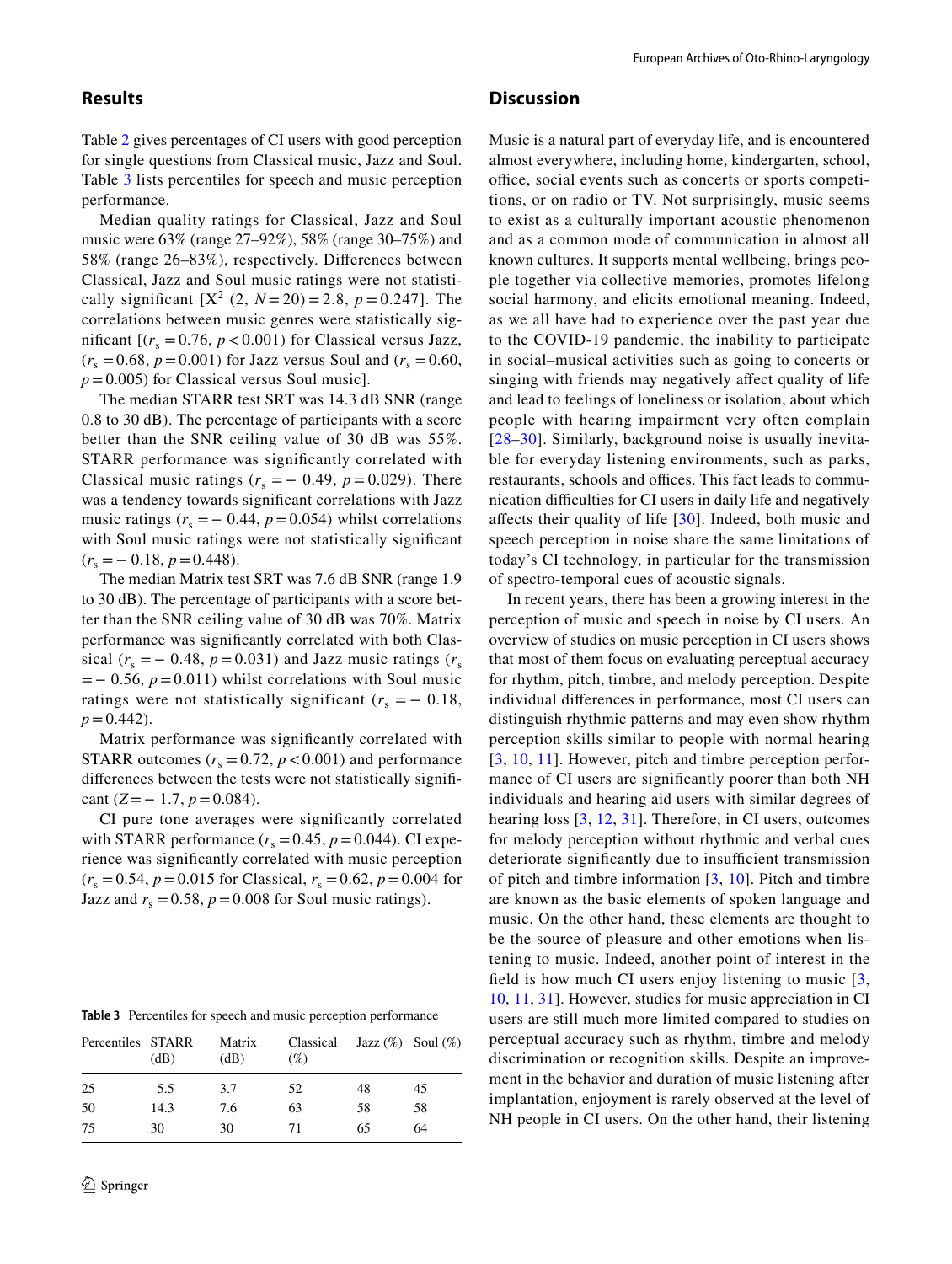habits, preferences, and attitudes are very heterogenous. The majority of postlingually deafened CI users state that their hearing loss negatively afects their musical experience [[3](#page-7-2)]. The present study is consistent with such fndings in terms of refecting several participants who do not fnd music sounds clear, pleasant, or natural and complain about the overall quality of musical passages. Despite the absence of statistical diferences between music genres, considerably poorer music quality ratings were observed for the Classical music, which might be a more challenging listening task due to its symphonic, instrumental content, involving more complex characteristics and a wider dynamic range. Indeed, the percentage of participants who reported inaudible or uncomfortably loud sections for the Classical music passage (60%) was remarkably higher than for the Jazz (20%) or Soul music (25%). Surprisingly, the percentage of participants who stated that the passages had a well-defined rhythm is very low  $(\sim 30\%)$  for all music genres, although it is a well-known fact that perceptual fndings for rhythm discrimination in postlingually deafened CI users are comparable to those of NH listeners  $[3, 10, 11]$  $[3, 10, 11]$  $[3, 10, 11]$  $[3, 10, 11]$  $[3, 10, 11]$  $[3, 10, 11]$  $[3, 10, 11]$ . Such results might be partly due to differences between perceptual accuracy and appraisal. Music appraisal does not only refect perceptual accuracy, but is also dependent on personal, situational, and emotional factors. Rather than perceptual accuracy, it is the music listening and appreciation that represents a functional estimation of an individual's real-world experience with music [[11\]](#page-8-3). On the other hand, musical culture may have significant effects on music perception in postlingually deafened CI users. Such possible efects have not been evaluated in this study, but they might be very interesting to consider in future studies.

As reported above, several studies show that the majority of postlingually deafened CI users complain that they no longer enjoy listening to music. Conversely, prelingually deafened children start listening to music with pleasure after cochlear implantation. In fact, pediatric CI users enjoy musical activities such as singing, dancing or playing an instrument [\[3](#page-7-2), [12\]](#page-8-4). Indeed, to get their first musical experience with a CI might be an advantage for children [[3,](#page-7-2) [32](#page-8-22)]. However, postlingually deafened individuals have a normal representation of music stored in their memory. Hence, they might be comparing the music they listen to through CI with their previous experience and become frustrated. Such arguments might be further supported by our present fndings, showing signifcant correlations between duration of CI experience and music perception. This may suggest that postlingually deafened CI users may need a longer time to adopt and appreciate musical sounds that they hear with their implant. This is like what happens for other complex listening situations, such as speech perception in noise, that continue to improve even after 6 months of CI experience

 $\hat{2}$  Springer

[\[33](#page-8-23)]. In this sense, some evidence comes from previous studies by Looi and She [[34\]](#page-8-24) and Moran et al. [\[11](#page-8-3)] that observe a correlation between the time spent listening to music and enjoyment of music. Moreover, CI users with better speech intelligibility in noise scores report higher levels of music listening and enjoyment. Such fndings may emphasize the importance of encouraging and motivating CI users' music listening in the post-operative rehabilitation process.

Speech intelligibility performance using the STARR and Matrix tests has been already investigated both in adult NH and CI populations. The average SRTs in Italianspeaking NH listeners have been found to be − 8.4 dB for the STARR test  $[23]$  $[23]$  $[23]$  and  $-7.3$  dB for the Matrix test  $[24]$  $[24]$  $[24]$ . However, outcomes for both STARR and Matrix tests in CI users are shown to be significantly poorer ( $\sim 15$  dB poorer) than NH people [\[5](#page-7-4), [24](#page-8-15)]. The present fndings are in line with such outcomes and reveal that both tests provide insights into the communication difficulties that CI users face in the presence of noise. Even the best CI performers from the present sample are not able to achieve STARR or Matrix performance similar to that reported in NH people. Several participants show SRTs of 30 dB SNR meaning that they could simply not understand speech, either essentially in quiet, or certainly when noise was present. The tests' outcomes are strongly correlated, and performance diferences are not statistically signifcant, although the central tendency from the present sample seems considerably better for the Matrix test. The diferences in scores between the two tests might be mainly due to their diferent characteristics, such as syntactic and semantic structure. Despite difficulties of semantic unpredictability of Matrix sentences, the closed set nature of the test may help CI users to achieve a better score. Conversely, the STARR test uses everyday familiar sentences that are semantically meaningful and allow them to beneft from the predictability of the speech material. On the other hand, the tests difer in the adaptive paradigms as well. Here, the Matrix test is based on a fxed noise level with a varying speech level, whereas the STARR test uses an adaptive paradigm that will deliberately rove the speech material over a 30 dB range, exercising the sound processor's automatic gain control and compression functions. This characteristic of the STARR makes the test more challenging but is believed to provide a better refection of the real-life performance in CI users. In particular, low-level speech presentation has been found as the determining factor for poorer performance in CI users. Indeed, very high STARR SRTs illuminate CI listeners' difficulties in understanding low-level speech even in the absence of detectable competing noise  $[23-26]$  $[23-26]$ . Such results are further supported by the present signifcant STARR correlations with CI pure tone averages highlighting the test's sensitivity to low-level speech in CI users. As reported above, such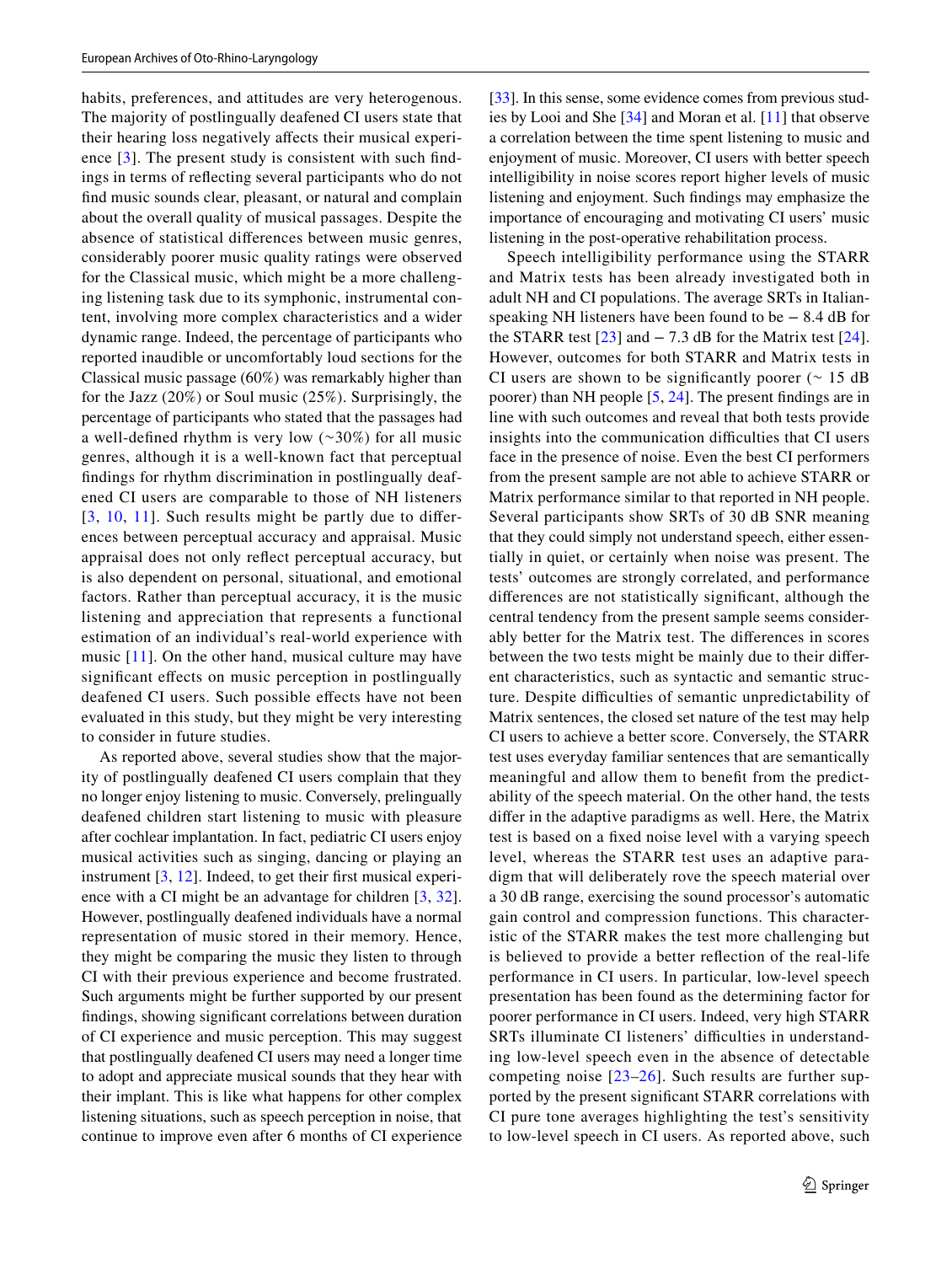inaudibility or loudness problems resulting in perceptual difficulties are also observed for music passages, especially for Classical music. This might be mainly due to the sound processing principles of present-day CI systems being based on mapping the wide dynamic range of acoustic signals into the limited electrical dynamic range. A further consideration is the transmission of low-to-highfrequency information. Acoustic signals are fltered into bands of frequencies using a bank of bandpass flters and the output of each bandpass channel is assigned to a single electrode, from apical-to-basal electrodes, to mimic the tonotopic organization of the normal cochlea but usually with a frequency-to-place mismatch. Thus, envelope variations in the acoustic signals are transmitted whilst fne structure information is largely lost in the process of CI sound processing [\[1](#page-7-0)]. Such limitations in spectro-temporal encoding do not allow CI users to perceive fne details in acoustic signals that are of the utmost importance for music perception and speech intelligibility in noise [[9\]](#page-8-1). Indeed, statistically signifcant correlations between music quality ratings and speech intelligibility in noise are observed only with Classical music for STARR scores, and with Classical and Jazz music for Matrix scores but not with more "simple" Soul music passage based on a single female voice. Conversely, Classical and Jazz music passages are instrumental and involve a wider dynamic range as well as more complex characteristics (e.g., a substantial increase in the number of auditory signals lead by a greater number of harmonics) [[35](#page-8-25)]. CI users usually comment that music may sound "noisy", especially if played by large instrument ensembles. Due to limited spectro-temporal resolution, CI users have difficulties to segregate and stream competing sound sources. Indeed, concurrent presence of various instruments and melodies in music may even serve as competitive "noise" for CI users. Likewise, CI users seem not to be able to listen in the dips, which provides the ability to distinguish whether a signal in a fuctuating background is the target speech or the noise [[36](#page-8-26)].

In conclusion, the present study's correlational fndings show the likeliness that both music and speech perception skills are constrained by the peripheral and higher level auditory processing sensitivity in CI users. However, it should be also noted that signifcant correlations from present data may not necessarily refect a causative mechanism [[37](#page-8-27)]. Nevertheless, these data suggest that improving music perception in CI users may yield clinical and everyday beneft in speech perception in noise and may enhance the quality of life for CI users. Further research in larger CI populations may allow performance comparisons based on the efects of speech coding strategies or stimulation modes such as unilateral, bilateral and bimodal implantation. Moreover, the use of quality of life measures

might be benefcial to monitor improvements in everyday performance and quality of life.

**Funding** Open access funding provided by Università degli Studi di Roma La Sapienza within the CRUI-CARE Agreement. This research was not fnancially supported.

## **Declarations**

**Conflict of interest** The authors declare that they have no conficts of interest.

**Open Access** This article is licensed under a Creative Commons Attribution 4.0 International License, which permits use, sharing, adaptation, distribution and reproduction in any medium or format, as long as you give appropriate credit to the original author(s) and the source, provide a link to the Creative Commons licence, and indicate if changes were made. The images or other third party material in this article are included in the article's Creative Commons licence, unless indicated otherwise in a credit line to the material. If material is not included in the article's Creative Commons licence and your intended use is not permitted by statutory regulation or exceeds the permitted use, you will need to obtain permission directly from the copyright holder. To view a copy of this licence, visit<http://creativecommons.org/licenses/by/4.0/>.

## **References**

- <span id="page-7-0"></span>1. Wilson BS, Dorman MF (2008) Cochlear implants: current designs and future possibilities. J Rehabil Res Dev 45:695–730. <https://doi.org/10.1682/jrrd.2007.10.0173>
- <span id="page-7-1"></span>2. Mancini P, Dincer D'Alessandro H, Guerzoni L, Cuda D, Ruoppolo G, Musacchio A, Di Mario A, De Seta E, Bosco E, Nicastri M (2015) Adequate formal language performance in unilateral cochlear implanted children: is it indicative of complete recovery in all linguistic domains? Insights from referential communication. Int J Pediatr Otorhinolaryngol 79:598–604. [https://doi.org/](https://doi.org/10.1016/j.ijporl.2015.02.003) [10.1016/j.ijporl.2015.02.003](https://doi.org/10.1016/j.ijporl.2015.02.003)
- <span id="page-7-2"></span>3. Looi V, Gfeller K, Driscoll V (2012) Music appreciation and training for cochlear implant recipients: a review. Semin Hear 33:307–334.<https://doi.org/10.1055/s-0032-1329222>
- <span id="page-7-3"></span>4. Gfeller K, Guthe E, Driscoll V, Brown CJ (2015) A preliminary report of music-based training for adult cochlear implant users: rationales and development. Cochlear Implants Int 16:S22–S31. <https://doi.org/10.1179/1467010015Z.000000000269>
- <span id="page-7-4"></span>5. Dincer D'Alessandro H, Ballantyne D, Boyle PJ, De Seta E, DeVincentiis M, Mancini P (2018) Temporal fne structure processing, pitch, and speech perception in adult cochlear implant recipients. Ear Hear 39:679–686. [https://doi.org/10.1097/AUD.](https://doi.org/10.1097/AUD.0000000000000525) [0000000000000525](https://doi.org/10.1097/AUD.0000000000000525)
- <span id="page-7-5"></span>6. Parkinson AJ, Rubinstein JT, Drennan WR, Dodson C, Nie K (2019) Hybrid music perception outcomes: implications for melody and timbre recognition in cochlear implant recipients. Otol Neurotol 40:e283–e289. [https://doi.org/10.1097/MAO.00000](https://doi.org/10.1097/MAO.0000000000002126) [00000002126](https://doi.org/10.1097/MAO.0000000000002126)
- <span id="page-7-6"></span>7. Firestone GM, McGuire K, Liang C, Zhang N, Blankenship CM, Xiang J, Zhang F (2020) A preliminary study of the efects of attentive music listening on cochlear implant users' speech perception, quality of life, and behavioral and objective measures of frequency change detection. Front Hum Neurosci 14:110. [https://](https://doi.org/10.3389/fnhum.2020.00110) [doi.org/10.3389/fnhum.2020.00110](https://doi.org/10.3389/fnhum.2020.00110)